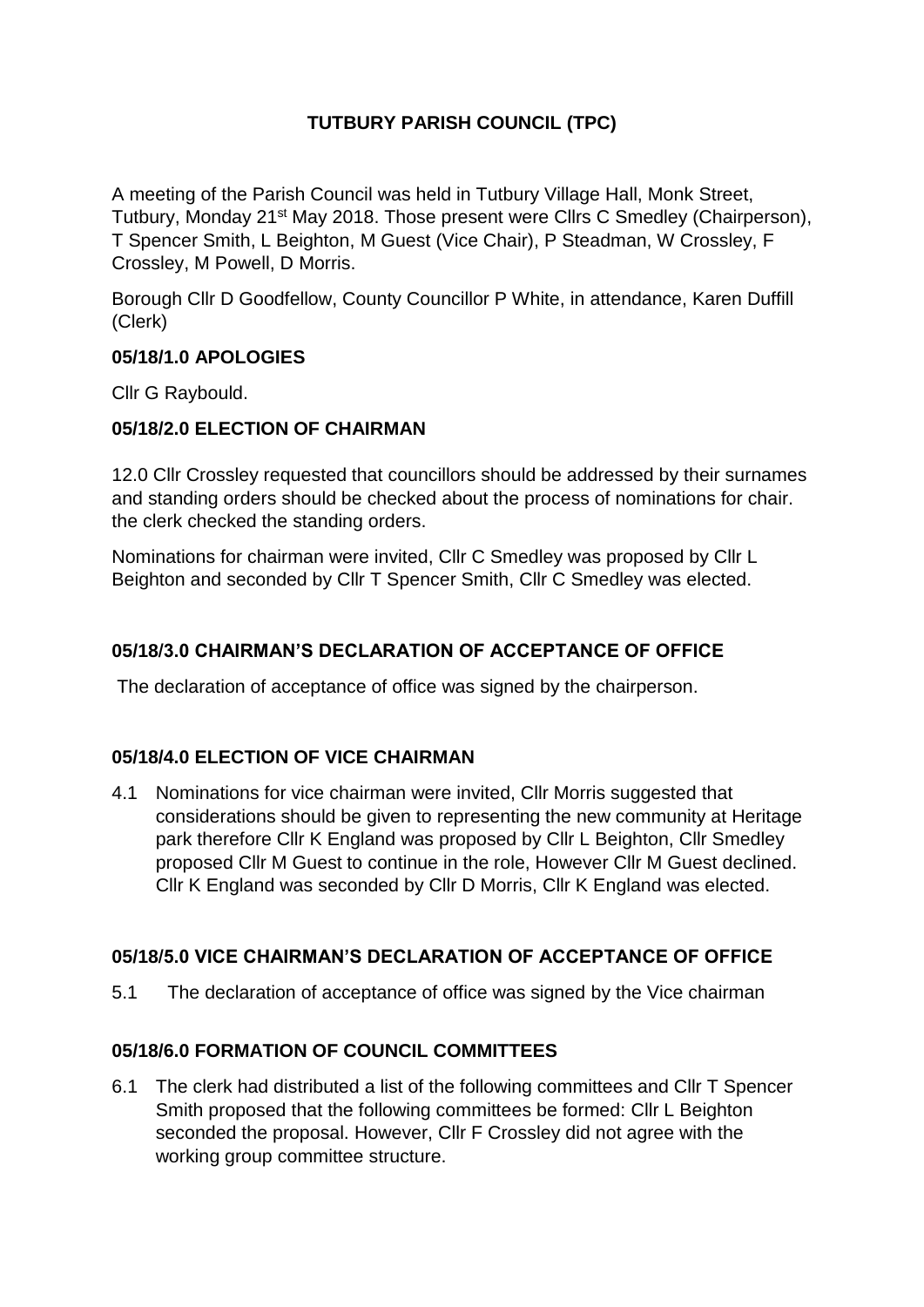The following committees and working parties were appointed.

# **Tutbury Parish Council Committee and Working Party Structure**

|                                                                  | <b>Lead</b><br><b>Councillor</b> | <b>Councillor</b><br>$\overline{2}$ | <b>Councillor</b><br>3 |           |
|------------------------------------------------------------------|----------------------------------|-------------------------------------|------------------------|-----------|
| Churchyard and burial ground                                     | MG                               | <b>CS</b>                           | KE                     |           |
| <b>Cornmill Lane Playing fields</b>                              | DM                               | GR                                  | LB                     |           |
| <b>Emergency Committee</b><br>Including chair and Vice chair     | <b>CS</b>                        | <b>LB</b>                           | <b>FC</b>              | KE        |
| Planning application review                                      | KE                               | <b>MP</b>                           | FC                     | <b>WC</b> |
| Strategy and formulating a<br>parish plan/ Neighbourhood<br>plan | LB                               | <b>GR</b>                           | WC                     | PS        |
| <b>Employment committee</b><br>Chair and Vice chair              | <b>CS</b>                        | <b>KE</b>                           |                        |           |
| IT and website committee                                         | <b>TS</b>                        | PS                                  |                        |           |
| Finance- budget setting and<br>grants                            | <b>WC</b>                        | <b>TS</b>                           | KE                     |           |
| Open space and contract<br>management/ Best Kept Village         | FC                               | <b>DM</b>                           | <b>GR</b>              |           |
| <b>Community Building</b>                                        | CS                               | <b>FC</b>                           | KE                     | <b>MP</b> |
| Community events/ community<br>engagement                        | <b>PS</b>                        | MG                                  | <b>TS</b>              |           |
| <b>Tutbury Twinning</b>                                          | <b>TSS</b>                       | <b>WC</b>                           | MG                     |           |
| Highways fault reporting/<br>parking review                      | <b>MP</b>                        | FC                                  | CS                     |           |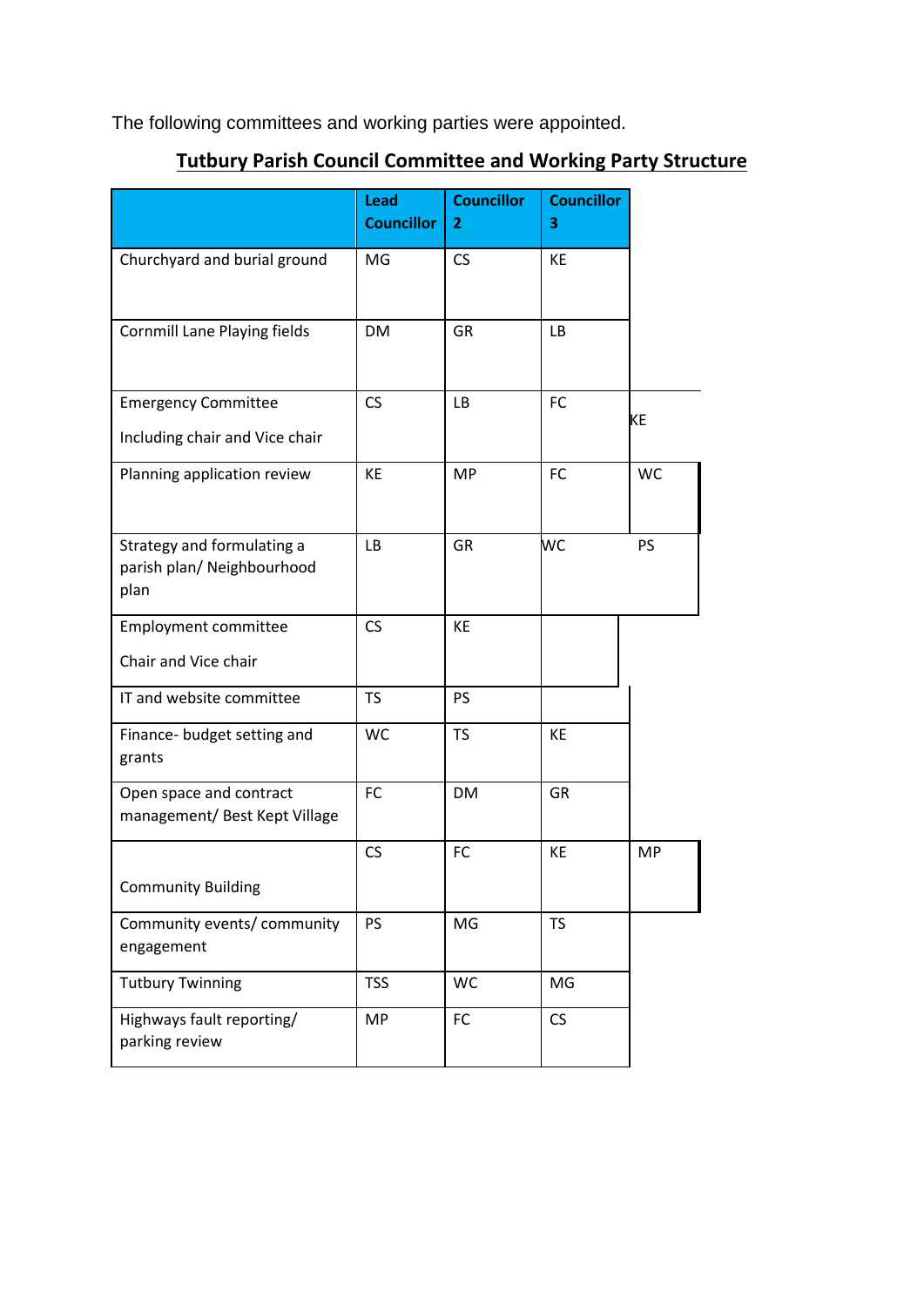## **05/18/7.0 APPOINTMENT OF STREET REPRESENTATIVES**

7.1 The majority of councillors voted Street representatives were elected based on the existing responsibilities of continuing councillors. See Appendix 1

# **0517/8.0 MINUTES OF THE MEETING HELD ON 16th April 2018**

- 8.1 The minutes were proposed by Cllr M Guest that they were a true record and seconded by Cllr M Powell and signed by the chairman.
- 8.2 The minutes of the church meeting were proposed by Cllr M Guest as a true record and seconded by Cllr C Smedley.

## **05/18/9.0 DECLARATION OF INTERESTS**

9.1 Cllr P Steadman declared his involvement in the scouts and will be excluded from agenda item 05/18/16.0

## **05/18/10.0 PUBLIC PARTICIPATION**

No public were present.

## **05/18/11.0 CLERKS REPORT INCLUDIGN CORRESPONDENCE**

11.1 An update from the officer and crime commissioner was received regarding the decision on the governance of the fire and rescue services details are included in the clerk's report.

11.2 A request to fly the red ensign Flag was received and to register it for Merchant Navy Day on 3rd September. Cllrs agreed to do this again this year.

## 11.3 Annual meeting update

The clerk thanked the councillors that helped with the meeting on Monday, it went very well with 12 parishioners attending. The quiz and the PCSO police speaker were very well received.

11.4 Cllr K England and Cllr L Beighton agreed to attend the Bishop of Stafford's, (Rt Rev Geoffrey Annas) short dedication ceremony for the Wreath Holders recently installed at St Mary's Priory Church, Tutbury. On Friday 8th June 2018 at 12:30,

11.4 Community building update

East Staffordshire Borough Council have stated that the planning officers are hoping for an improved offering of the internal of the building, car park area and paving as well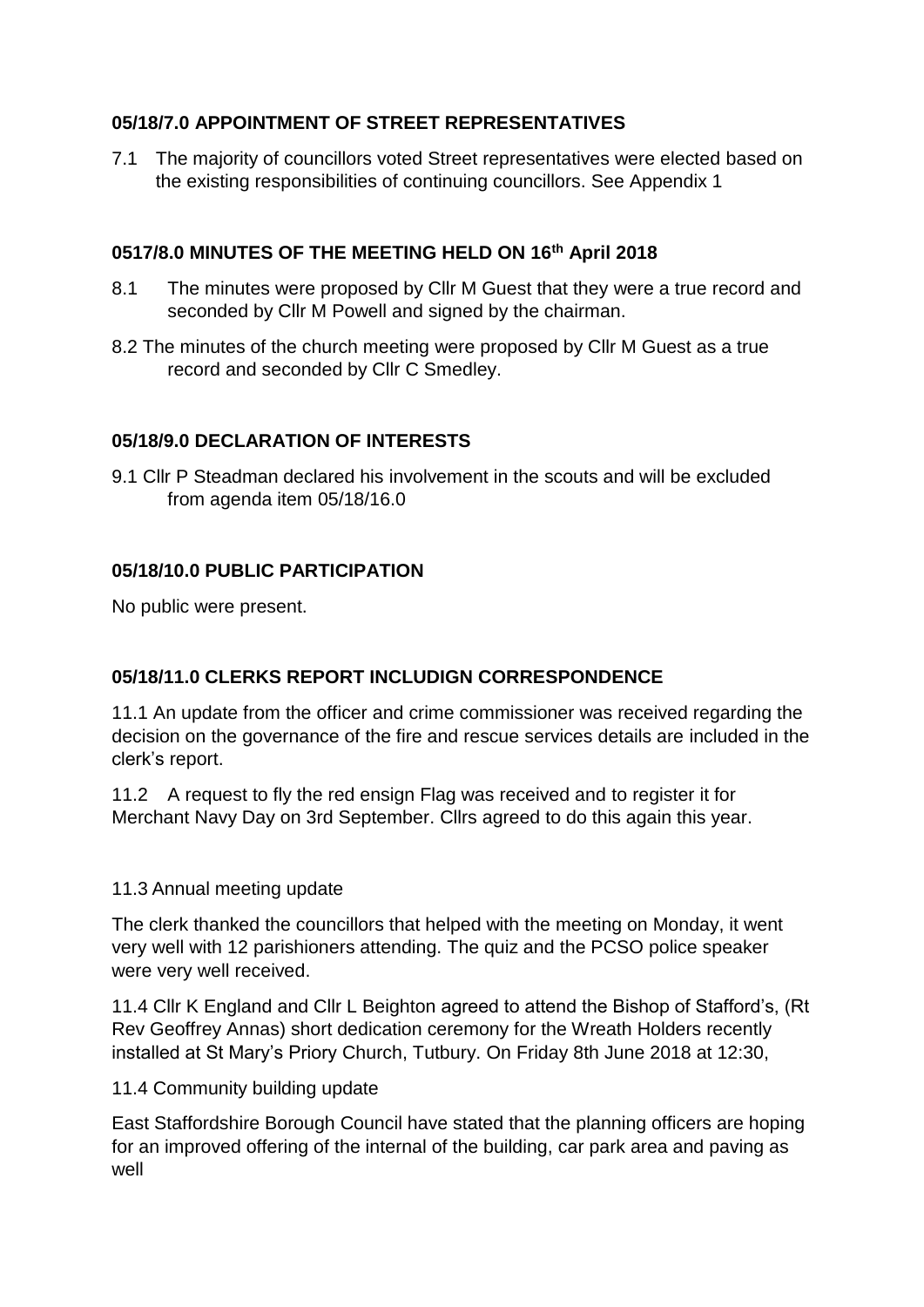Cllrs will await a further response

11.5 Best Kept Village children's posters are on display in the Hight Street and Bridge Street. Cllr F Crossley was not able to display them in the phone box due to size. Labels were used to cover any personal data. Two more posters will be posted on community notice boards. The Posters have been sent off to the BKV organisation to be judged in the Staffordshire competition.

Cllr F Crossley noted that the contractors cut the triangle a week resulting in the grass being too long and making more of a mess than was necessary.

## **05/18/12.0 END OF YEAR ACCOUNTS AND AUDIT.**

12.1 Auditor Report, the clerk had circulated the information contained in the annual return to the councillors.

12.2 To consider and approve the Annual Governance Statement 2017/ 2018 The council agreed with the statements and the chairman and the clerk signed and dated the annual return.

12.3 To consider and approve the Accounting Statement 2017/2018 The council agreed with the figures in the annual return statement and the chairman and the clerk signed and dated the annual return. The annual return and supporting documents and notices will be returned before the deadline in June.

12.4. Cllr T Spencer Smith proposed that the earmarked reserves were recorded, and Cllr Smedley seconded the proposal

#### **Earmarked Reserve for 2018/2019**

| 5000  |
|-------|
| 10000 |
| 5000  |
| 3000  |
| 1050  |
| 25050 |
|       |

#### **05/18/13.0 BOROUGH AND COUNTY COUNCILLOR REPORT**

13.1 County councillor P White assured Cllrs that the problem raised about street lights on Heritage Park will be followed up with developer.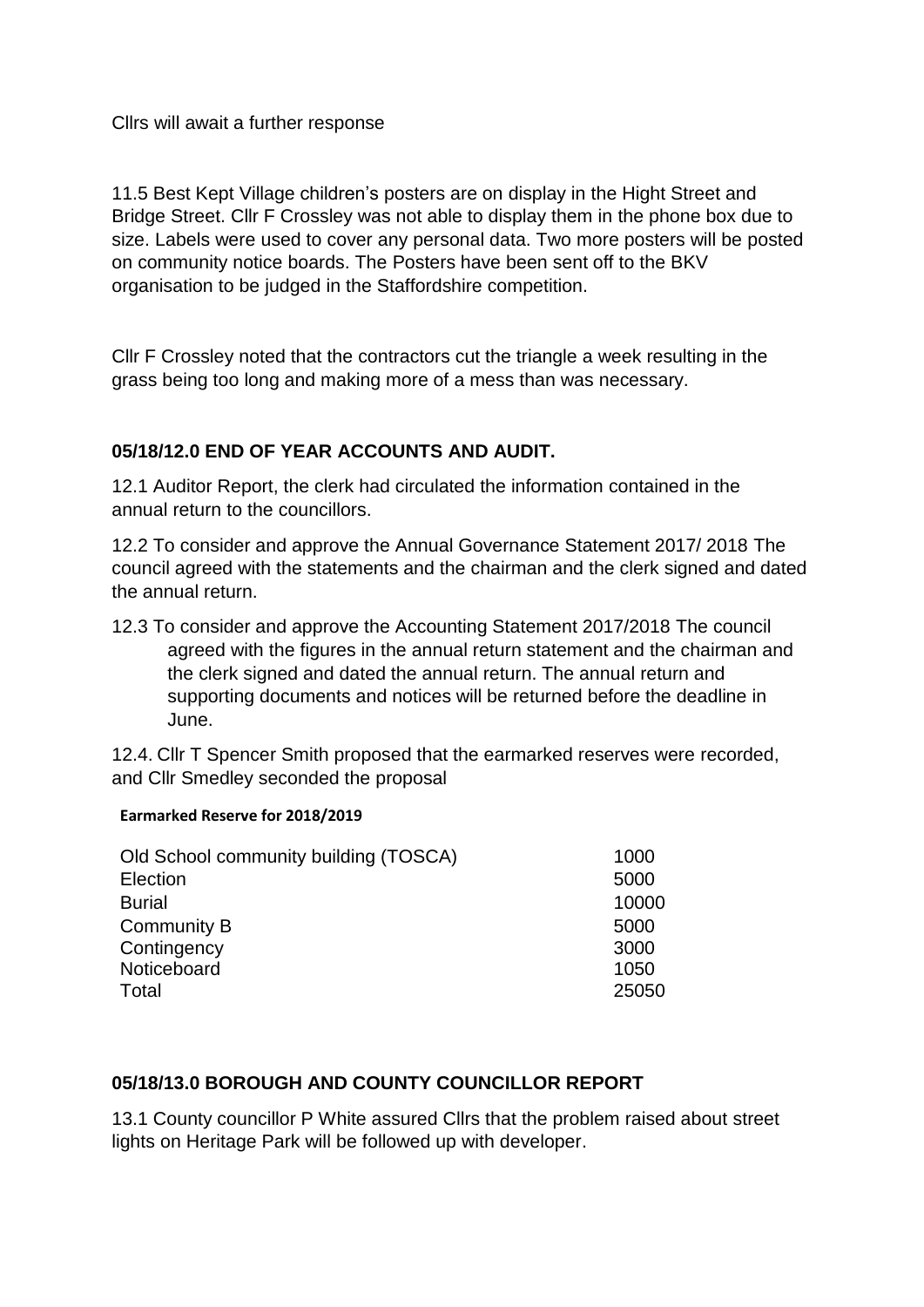13.2 County Cllr P White assured the parish council that the Highways engineers report is progressing.

Cllr W Crossley enquired if £4k match funded contribution from the parish council to the highways project was still appropriate if the work was not being carried out by the AMEY contractor. Cllr White confirmed that the costs are the same with County officers, so the money is still required from the parish council, Cllr D Morris and Cllr W Crossley did not agree.

The clerk clarified that the parish council has the power to spend on this and a resolution has been passed to spend the money on this traffic calming schemes and a feasibility study to review the parking was part of this.

13.3 Cllr D Morris enquired if new potholes zapping machines are effective as the road repairs have already deteriorated. Cllr White stated that there is no Capital budget for permeant resurfacing, but repairs should be more effective in the better weather. Money is used elsewhere for social care. However, £5m extra has been allocated for patch repairs.

Cllr W Crossley asked if the pothole on High Street could be repaired. Cllr White will log and follow this up.

13.4 Cllr P White attended the opening of the outdoor school classroom at Tutbury Pre School due to the grant awarded by the County Council.

13.5 Cllr P White confirmed that the County council grant applications are open, for this financial year.

13.6 The clerk enquired what the process was with county grass cutting? Does each area have to be logged individually or will the normal schedule be followed? The verge on the junction of Ironwalls Lane was now dangerous due to lack of visibility Cllr White said he would enquire.

13.7 Cllrs enquired about the issues raised at the Annual parish meeting regarding the anti-social behaviour and late licence outside the New Inn. Borough Councillor S Gaskin confirmed that new owners had taken over, but the licence would remain the same unless a change was processed through the licensing committee.

## **05/18/14.0 CHANGING ROOM CHARGES AND CHANGING ROOMS UPDATE**

14.1 Changing room charges

The Tigers have only had a few training sessions at Cornmill lane for the juniors, the pitch is not fit the grass is too long, Tigers have been paying for pitches at Shobnall and St Georges park. The team have requested that the fees are waivered if the team paid for supplementary cuts for the pitch.

The team have requested if the keys could be held in a key safe for the changing rooms however Cllrs did not want the changing rooms keys going in a key safe key responsibility should be kept with one key holder.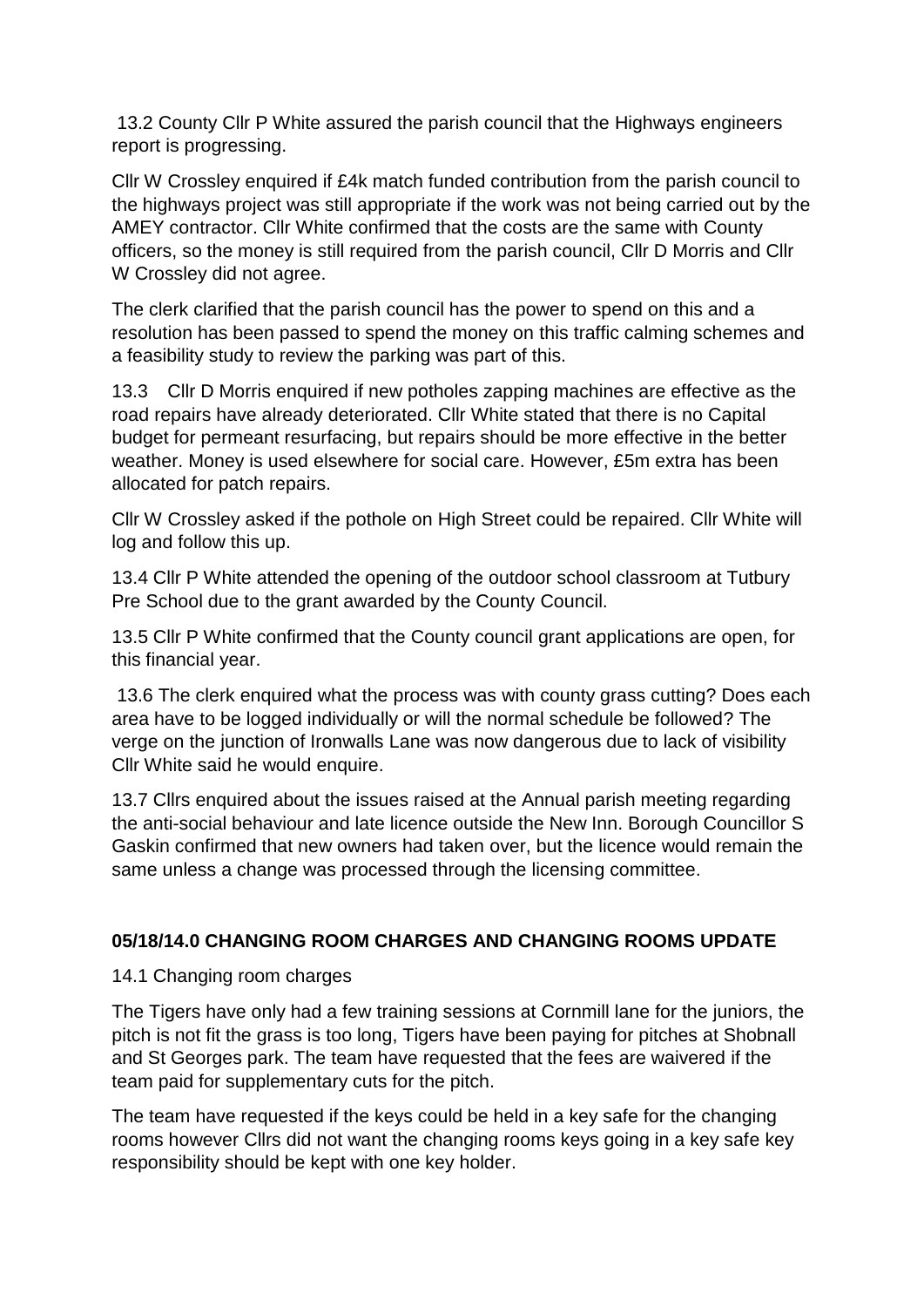Cllr D Morris raised concerns with the proposals from the team he thought the pitches needed further evaluation. Cllrs agreed that the playing fields committee should review the costs and charges of the changing rooms and discuss the pitch and how it could be improved.

The second pitch has not been used as it should be reinstated and since moving the pitches has left one small pitch and one standard pitch. Cllr D Morris thinks that two full sized pitches should be fully utilised, other teams have shown an interest in using the pitches and this should be considered.

The councillors did not have any objection to Tigers instructing d a second contractor for additional cuts to the pitch and funding this themselves.

#### **RESOLUTION**

The charges, usage and maintenance will be discussed further by the playing fields committee.

A Storm drain is blocked and Cllr Morris will contact a contractor to address the issue

#### **05/18/15.0 GENERAL DATA PROTECTION REGULATIONS**

A Data Protection Officer is not now a legal requirement for a parish council but would be good practice to have one, to assist with and evidence compliance. If the council appointed a DPO then this would address the need to assess risks in data processing and have procedures in place. An independent person to deal with any breaches or data issues and assist with any audit requirements. Rolleston Parish councillor Steve Mc Manus was suggested by the Rolleston Clerk and Cllr Lesley Beighton was suggested to Rolleston Parish Council.

All councillors will need to receive training and be aware of new privacy policies and records should be kept ensuring that all councillors are aware of the new regulations.

The clerk has produced a training PowerPoint presentation that can be printed and issued to all councillors.

The clerk will continue to work with the Rolleston Clerk in developing and implementing procedures and processes. A data audit is still to be completed by the clerk and email sent to existing contacts requesting their consent to keep their details. However no further data processing will take place until all the audits and processes are in place.

The clerk has added to the website a consent form for parishioners to allow us to use their data, A general Privacy policy has also been added to the website. These documents have been suggested by NALC to be adopted. The general privacy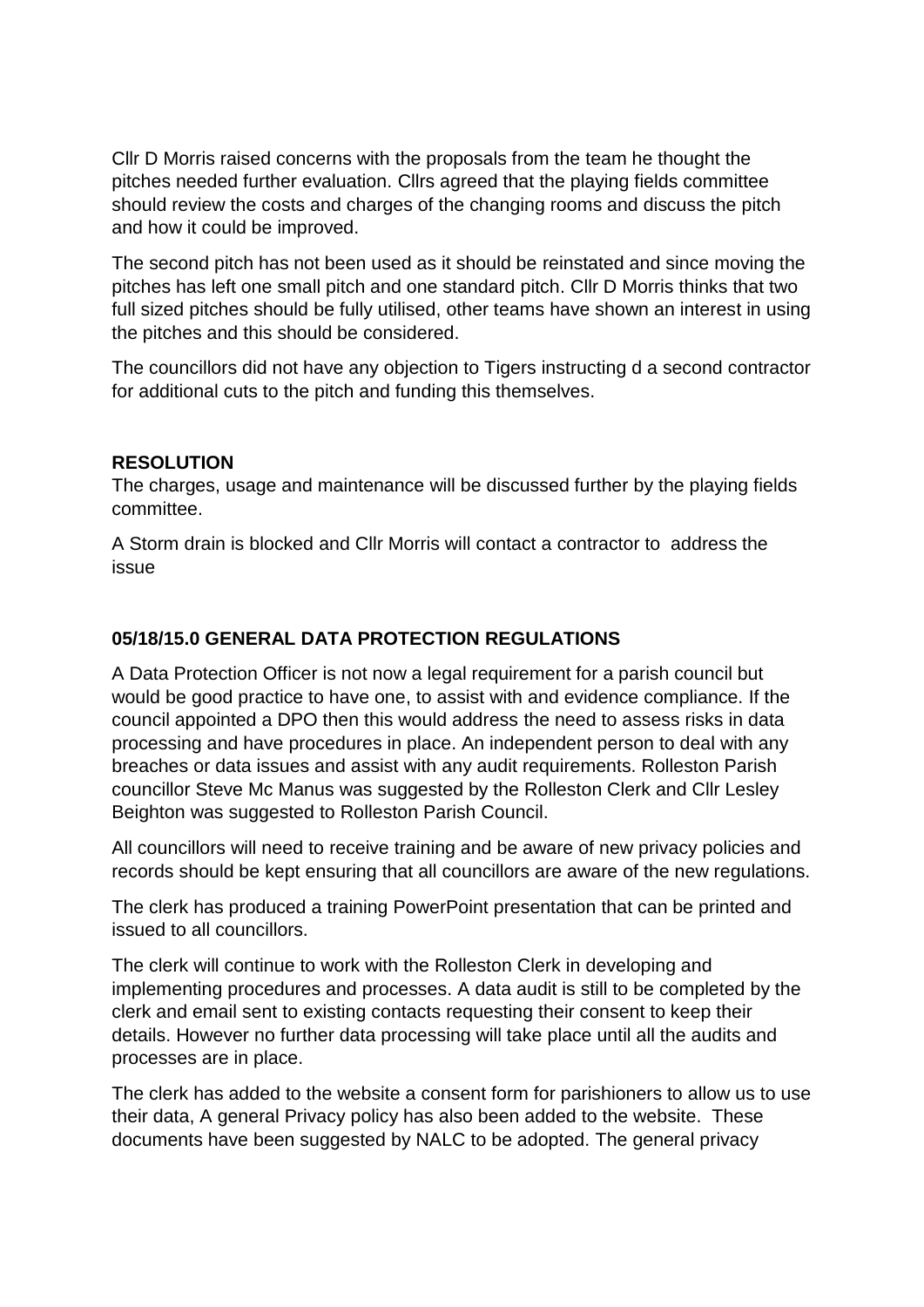notice will not apply to councillors. There are differences that means that councillors and staff data is handled differently.

## **05/18/16.0 GRANTS TO LOCAL ORGANISATIONS TUTBURY AND HATTON SCOUTS GROUP**

16.1Tutbury and Hatton Scout Group has a young person who has been selected to represent the group in the World Jamboree in America and the young individuals selected need to raise £3700 each to attend and represent their scout group. A grant application has been received from a carer of one of the young people and supported with a grant application from Tutbury and Hatton scout group for £500 each towards this trip. Cllr P Steadman distributed further details of the jamboree and the groups involvement in it.

Cllr W Crossley proposed the Finance committee reviewed this application before the next meeting.

16.2 A grant application was received for £ 175.90 for reimbursement to the scout group for the High Street flags including Harry and Megan Royal wedding flags for the 40s weekend on the High Street.

# **RESOLUTION**

The Finance committee will meet to review the grant application for the jamboree.

Cllr Crossley proposed that the flag cost should be awarded, and Cllr D Morris seconded the proposal.

# **05/18/17.0 STREET CLEANING CONTRACT**

17.1 Although there have been several enquiries regarding the Street cleaning role, no applications have been received for the contract. Cllr F Crossley requested a copy of the job specification so that the open space committee could review the role as the councillors thought the role was too vast.

## **RESOLUTION**

Cllr D Morris, Cllrs G Raybould and Cllr F Crosslet will review the role it as part of the open space committee.

## **05/18/18.0 TO APPROVE ACCOUNTS FOR PAYMENT**

Cllr W Crossley proposed accounts should be passed for payment, Cllr Crossley seconded the proposal.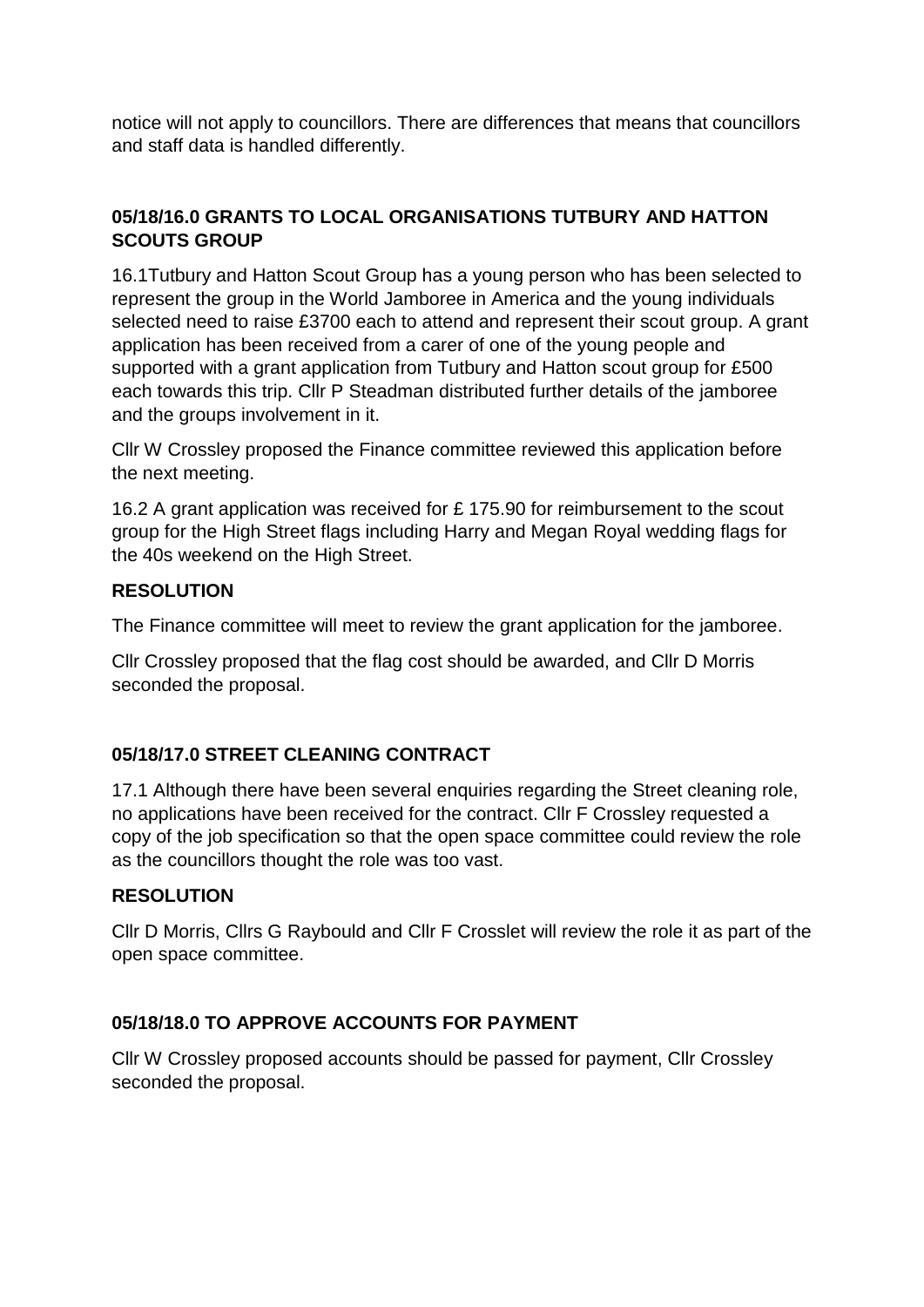#### **05/18/19.0 PLANNING MATTERS**

19.1 No applications received

#### 19.2 **DECISIONS**

#### **P/2018/00196**

Erection of a two-storey side and single storey front and rear extensions 14 Park Lane, Tutbury, Staffordshire, DE13 9JH

#### **PERMITTED**:

P/2018/00190 Erection of a single storey front extension and first floor rear extension 37 Ironwalls Lane, Tutbury, DE13 9NH PERMITTED Felling of 1 Scots Pine Location: 29 High Street, Tutbury No Objection **PERMITTED.**

#### **P/2018/00274**

Erection of an extension to front canopy, single storey rear extension, conversion of existing garage to form lounge, conversion of loft space above existing garage to form home office and conversion of existing lounge to form garage and utility area 39 Ironwalls Lane, Tutbury, DE13 9NH

#### **PERMITTED.**

P/2018/0033 Crown reduction by 2.5 metres in height and 1 metre to both sides of 2 Sycamores trees Location: 34C High Street, Tutbury No Objection **PERMITTED.**

#### **05/18/20.0 ITEMS FOR THE NEXT AGENDA**

Report from the Playing fields committee

Report from the Finance committee report

Report from the Street cleaning open space committee

Tutbury winning update (Barn dance went well).

#### **05/18/21.0 DATE OF NEXT MEETING**

21.0 June 18th, 2018 7.30pm